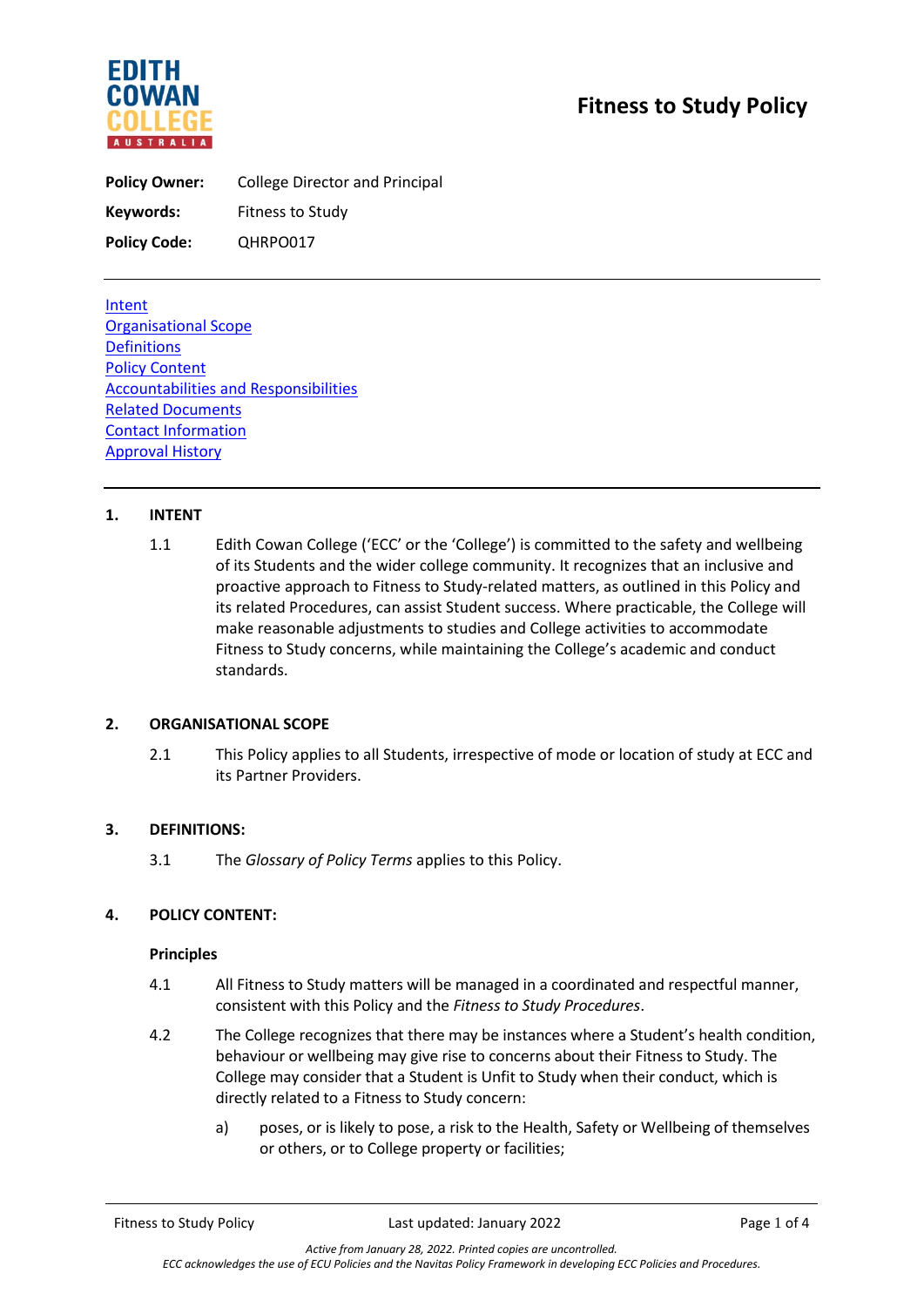# **Fitness to Study Policy**



- b) interferes, or is likely to interfere, with the ability for Students, Staff or visitors to pursue their studies, teaching or other College activities;
- c) prevents, or is likely to prevent, the Student from successfully meeting the legal, ethical and behavioural requirements of their Course.

In such circumstances, the College may rely upon this Policy and its related Procedures to manage and respond to the concern.

- 4.3 The College recognises thatsupport and consultation with Students is central to Student success and wellbeing. The College will:
	- a) continually develop and foster a supportive framework for Students experiencing difficulties with their studies;
	- b) where practicable, inform and consult with Students about decisions that may affect them;
	- c) allow Students to be supported by a Student, friend or family member, at meetings arranged under the *Fitness to Study Procedures*, however the Student may not be legally represented; and
	- d) adhere to the requirements of any relevant state and national legislation, including the *Disability Discrimination Act 1992, Disability Standards for Education 2005, Disability Services Act 1986, Equal Opportunity Act 1984 (WA), Education Services for Overseas Students Act 2000, Health Practitioner Regulation National Law (WA) Act 2010* and other legislation as the context requires.
- 4.4 A senior Staff member, who on reasonable grounds believes that a Student may be Unfit to Study, and that there is an immediate or continuing risk of injury or serious detriment to any person, serious detriment to the College's interests or reputation, substantial damage to College property, or significant disruption to any Collegerelated activity, may summarily and with immediate effect prevent a Student from accessing College facilities or premises for any period that may be reasonable in the circumstances. The matter will then be referred to the College Director and Principal to be dealt with as a Critical Concern (Level 3) in accordance with the *Fitnessto Study Procedures.*
- 4.5 The College, when responding to a Fitnessto Study concern, may in appropriate circumstances:
	- a) restrict or cancel a Student's Enrolment in one or more Units or Courses, without Academic Penalty and with a relevant tuition fee refund;
	- b) require a Student to direct all communications to one or more nominated Staff members;
	- c) prohibit a Student from accessing College facilities or premises;
	- d) require a Student to provide Fitness to Study Reports, or other suitable medical or professional evidence of their Fitness to Study, and evidence that the Student will have ongoing support to manage their Studies;
	- e) require a Student to engage in specific activities to resolve any Fitness to Study concerns before and during a Student's return to Study; and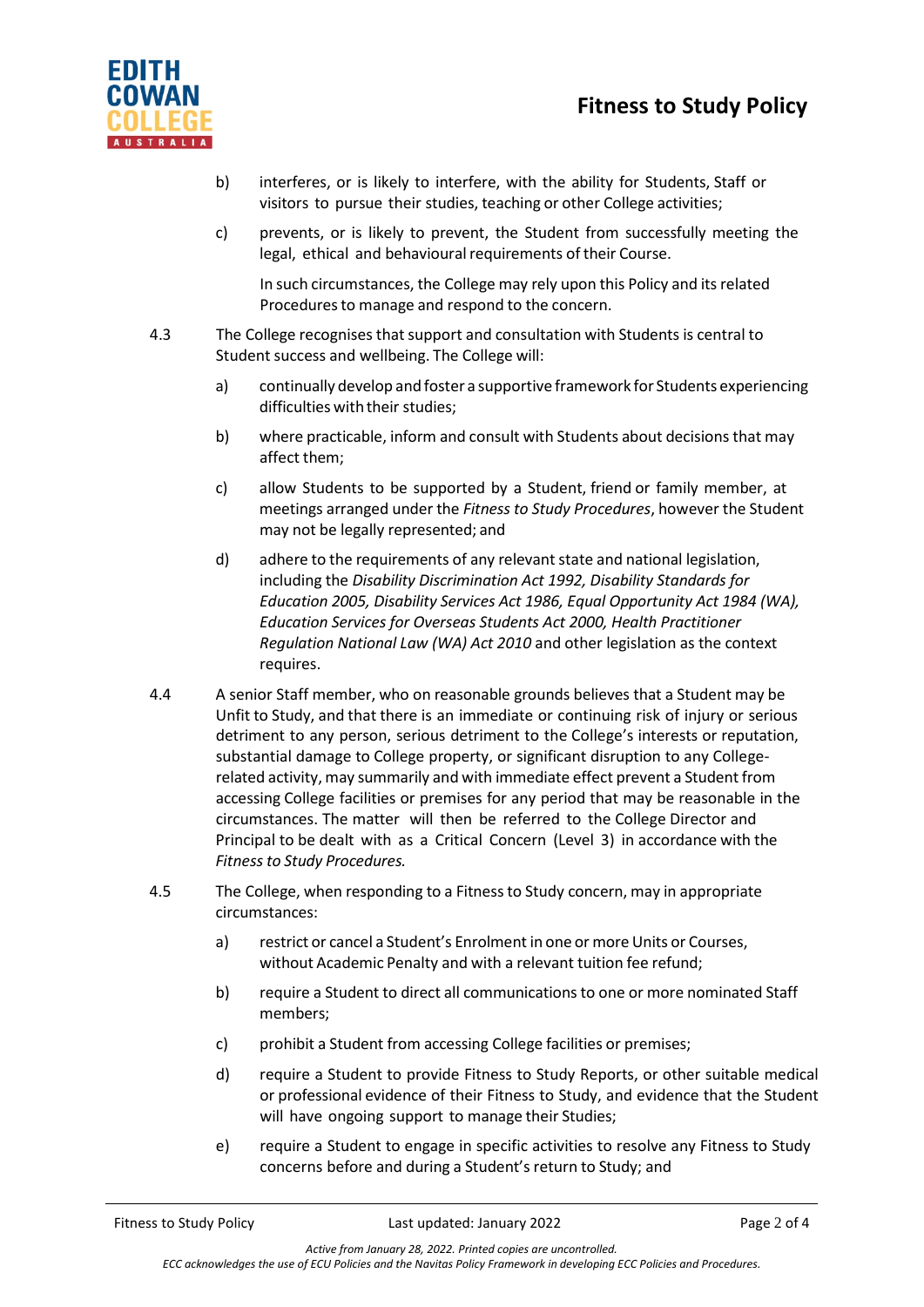

f) impose any other lawful condition or determination.

Where practicable, a decision made under this clause will be imposed with a view to facilitating the Student's return to study in an appropriate timeframe.

- 4.6 Where a Student's Enrolment is Cancelled or refused in accordance with this Policy, the Student cannot provisionally Enrol pending the determination of their Student Appeal.
- 4.7 Any Cancellation of an overseas Student's Enrolment will be subject to Standard 9 of the *[National](https://www.legislation.gov.au/Details/F2017L01182) Code of Practice for Providers of [Education](https://www.legislation.gov.au/Details/F2017L01182) and Training to Overseas [Students](https://www.legislation.gov.au/Details/F2017L01182) 2018,* however can take immediate effect if the overseas Student's health or wellbeing, or the wellbeing of others, is likely to be at risk.

# **5. ACCOUNTABILITIES AND RESPONSIBILITIES**

- 5.1 The **College Director and Principal**, has overall responsibility for the content of this Policy and its operation in ECC.
- 5.2 **Staff and Students** are required to comply with the content of this Policy and to seek guidance in the event of uncertainty as to its application.

### **6. RELATED DOCUMENTS:**

- 6.1. This Policy is supported by the *Fitness to Study Procedures.*
- 6.2. Other documents relevant to this Policy include:

*Enrolment Policy Student Conduct Policy Student Wellbeing, Counselling and Support Policy Wellness, Health and Safety Policy*

6.3. This Policy has been written to align with:

*[National](https://www.legislation.gov.au/Details/F2017L01182) Code of Practice for Providers of Education and Training to Overseas Students 2018 Disability Discrimination Act 1992 Disability Standards for Education 2005 Disability Services Act 198 Equal Opportunity Act 1984 (WA) Education Services for Overseas Students Act 2000*